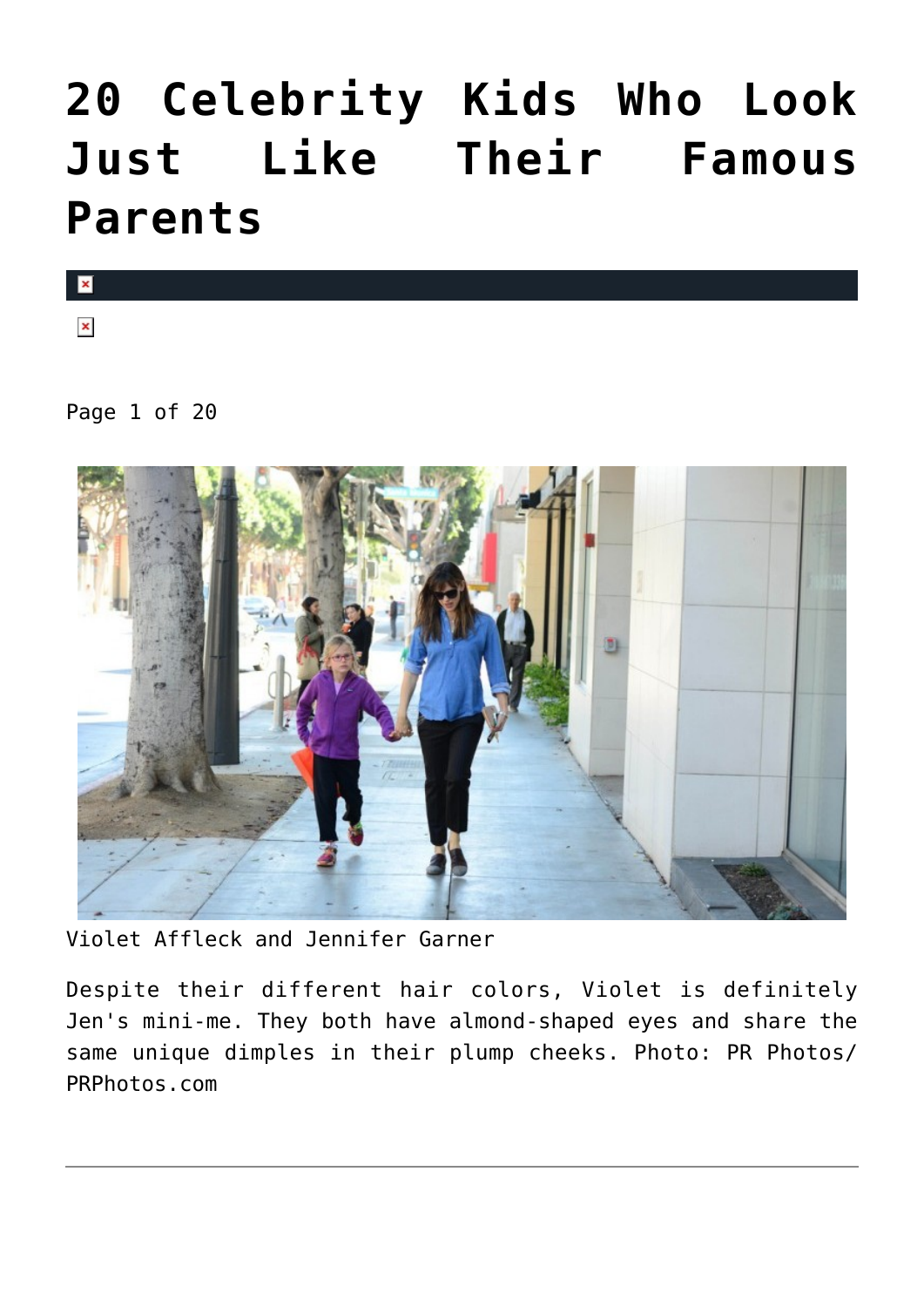# **[Hollywood Stars and Their](https://cupidspulse.com/94053/trendsetting-celebrity-kids/) [Trendsetting Celebrity Kids](https://cupidspulse.com/94053/trendsetting-celebrity-kids/)**



 $\pmb{\times}$ 

Page 1 of 20



Honor and Haven Warren

Jessica Alba and Cash Warren's daughters know that prints are in! Take a cue from Honor and Haven and rock stripes or polka dots this summer. Photo courtesy of Jessica Alba's Instagram.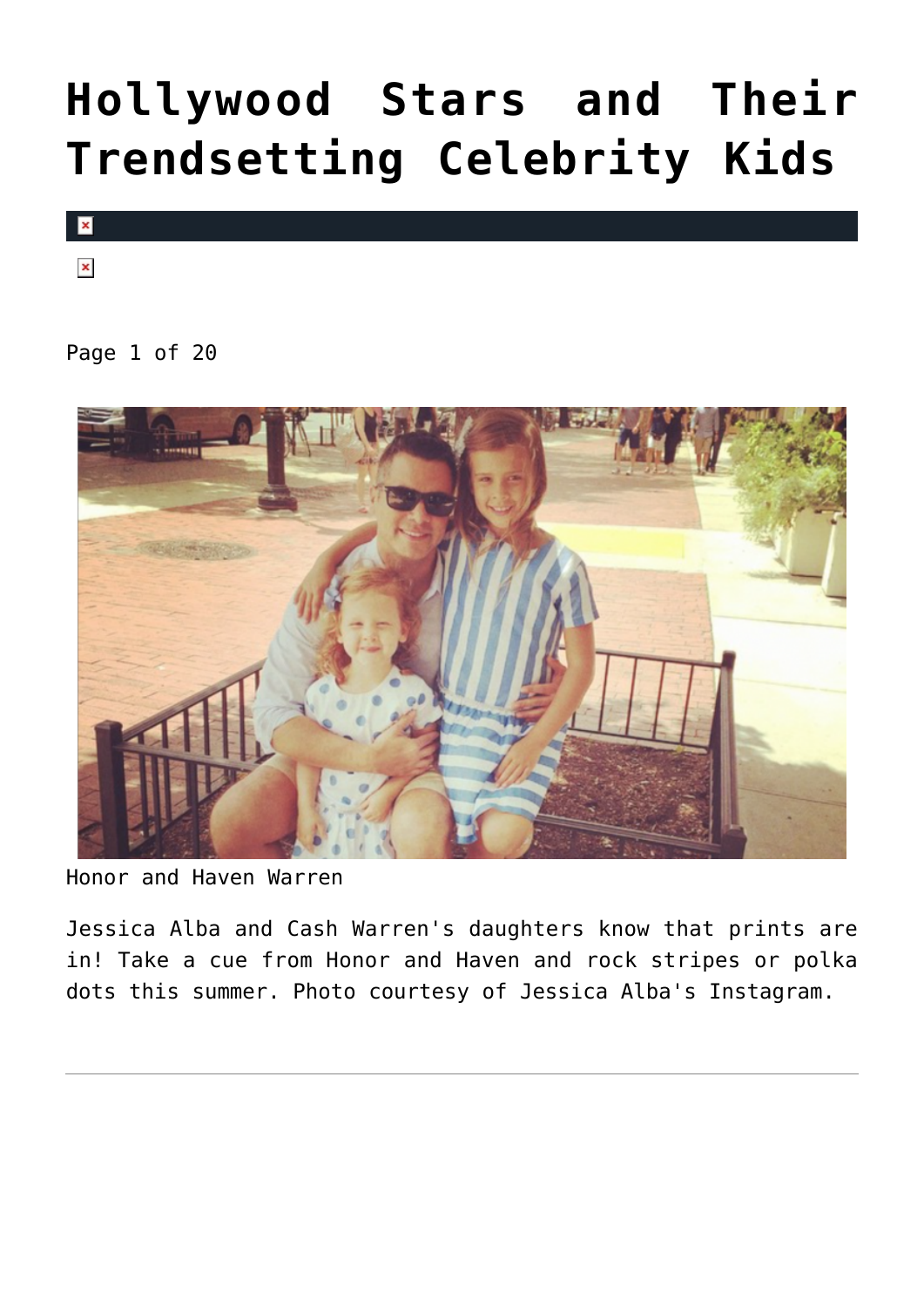# **[Royal Celebrity Couple Prince](https://cupidspulse.com/92175/royal-celebrity-couple-prince-william-and-kate-middleton-send-treats-to-fans-camped-outside-lindo-wing/) [William and Kate Middleton](https://cupidspulse.com/92175/royal-celebrity-couple-prince-william-and-kate-middleton-send-treats-to-fans-camped-outside-lindo-wing/) [Send Treats to Fans Camped](https://cupidspulse.com/92175/royal-celebrity-couple-prince-william-and-kate-middleton-send-treats-to-fans-camped-outside-lindo-wing/) [Outside Lindo Wing](https://cupidspulse.com/92175/royal-celebrity-couple-prince-william-and-kate-middleton-send-treats-to-fans-camped-outside-lindo-wing/)**

### $\mathbf{x}$

## $\boxed{\times}$  By Maggie Manfredi

Royal baby watch! According to *[UsMagazine.com](http://www.usmagazine.com/celebrity-news/news/kate-middleton-prince-william-send-fans-treats-lindo-wing-2015284)*, royal celebrity couple Prince William and Kate Middleton sent sweet treats to fans waiting outside the Lindo Wing of St. Mary's Hospital in London. At 9 a.m. on Tuesday April 28, the royal celebrity couple sent tea, croissants and pastries out to the fans in white boxes with pink ribbon. John Loughrey, a fan at the sight stated, "We couldn't believe it. One of the officers dropped it off and said it was from the Duke and Duchess of Cambridge. It was a lovely gesture, smashing." Duchess Kate Middleton is past her due date, as the royal family awaits the newest celebrity baby at Kensington Palace.

## **This royal celebrity couple is on baby watch! What are some ways to show thanks for those who help you through your pregnancy?**

## **Cupid's Advice:**

Sometimes when you are pregnant you can get a little selfish, and rightfully so! But there are many ways you can show gratitude to those who have been there for you during your pregnancy: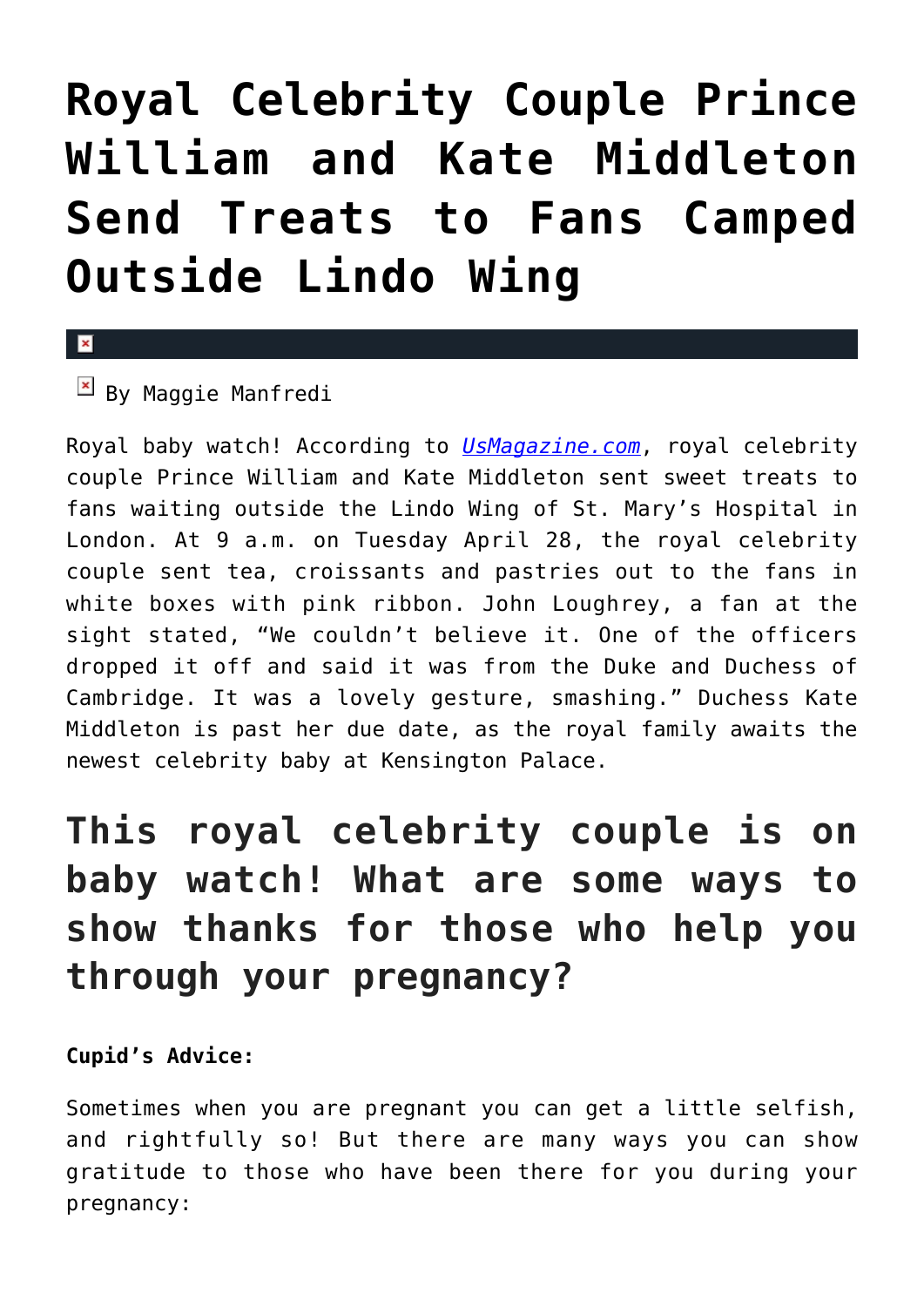**1. Send a note:** Sometimes a little personal love goes a long way. Send a "thank you" note and tell them why they mean so much to you and how much they have helped. It never hurts to get a little personal and maybe a little cheesy.

**Related Link:** [Kate Middleton Awaits Royal Celebrity Baby Four](http://cupidspulse.com/92134/kate-middleton-royal-celebrity-baby/) [Days After Due Date](http://cupidspulse.com/92134/kate-middleton-royal-celebrity-baby/)

**2. Host a brunch:** Have a pretty decent sized support system? Get them all together and pop the bubbly just for them. Nothing says "thanks" like champagne and breakfast food.

**Related Link:** [Celebrity Baby News: 5 Reasons Why We Can't Wait](http://cupidspulse.com/87878/celebrity-baby-news-royal-bundle-of-joy/) [To Meet The Royal Bundle of Joy](http://cupidspulse.com/87878/celebrity-baby-news-royal-bundle-of-joy/)

**3. Give back:** This would be an I.O.U. depending on what stages of life your friends and family are in. But you can make sure they know that you will return the favor when they need it. Just being there for your people can go a long way.

**When do you think the royal baby will arrive? Share your predictions below!** 

# **[Celebrity Baby News: 5](https://cupidspulse.com/87878/celebrity-baby-news-royal-bundle-of-joy/) [Reasons Why We Can't Wait to](https://cupidspulse.com/87878/celebrity-baby-news-royal-bundle-of-joy/) [Meet the Royal Bundle of Joy](https://cupidspulse.com/87878/celebrity-baby-news-royal-bundle-of-joy/)**

 $\pmb{\times}$ 

 $\mathbb{F}$  By Maggie Manfredi

The arrival of Prince George was one of the most anticipated moments of 2013. Kate Middleton's fashion is closely watched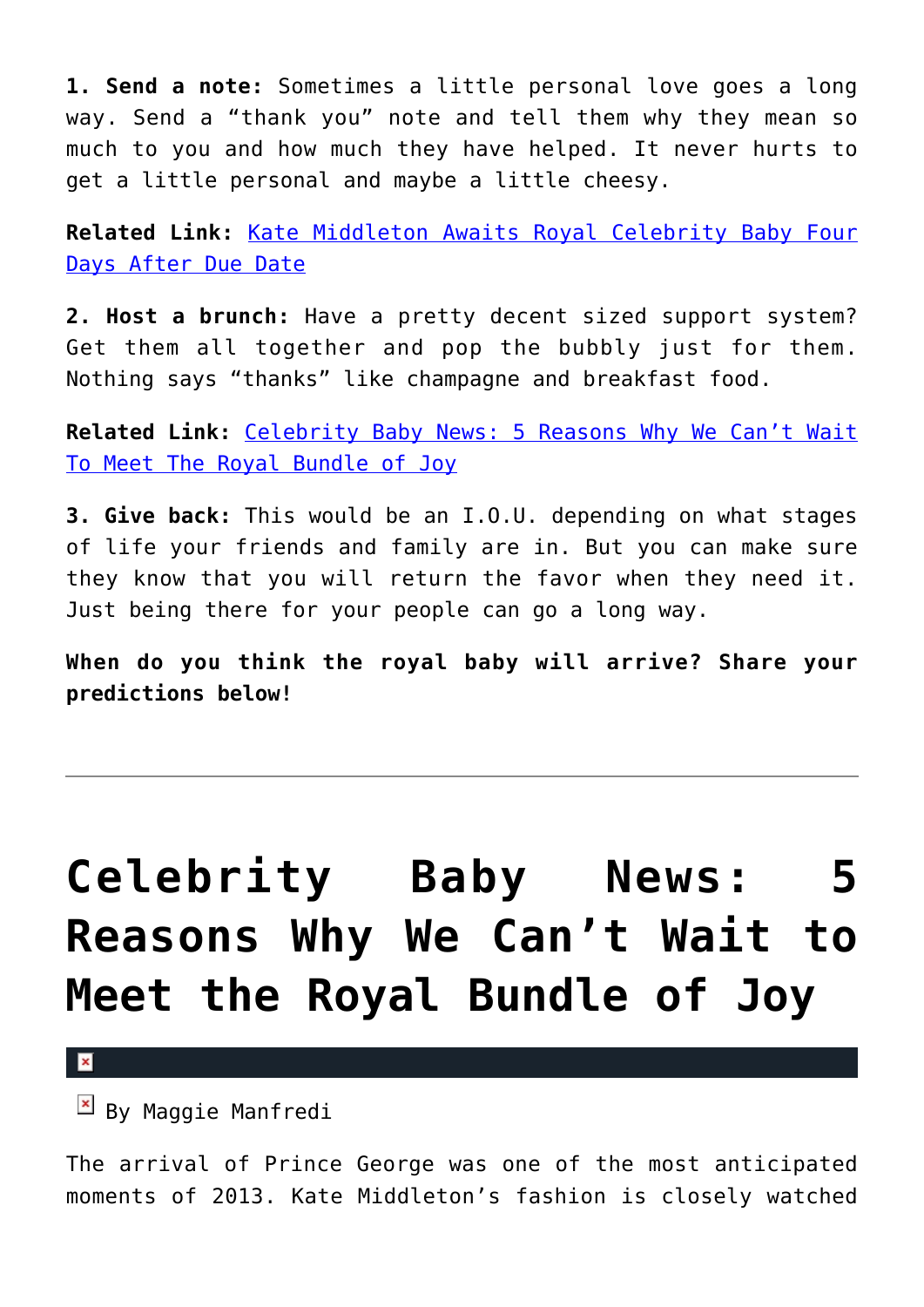and Prince William has many royal expectations. So it is no surprise that baby number two is creating buzz. This royal bundle of joy is bringing people across the globe together to talk baby names and sibling rivalry.

## **Here are five reasons we can't wait for royal baby number two!**

**1. A boy or a girl:** Is Prince George going to get a baby brother or sister? The gender of this royal baby plays a large role in the conversations being had about the baby-to-be.

**2. Big brother:** Let's not forget about everyone's favorite toddler, Prince George! Will he love his new sibling right away, or will the big brother need to warm up to the familial addition? We will have to wait and find out!

**Related Link:** [Royal Baby: Prince William Says 'We Could Not Be](http://cupidspulse.com/55095/prince-william-royal-baby/) [Happier'](http://cupidspulse.com/55095/prince-william-royal-baby/) 

**3. Kate's closet:** Like last time, the fans are dying to see what the Duchess will don next. Though a royal, Kate has been known to repeat some of her best looks for different occasions. We are wondering if there will be some pregnant fashion repeats from her wardrobe in 2013.

**4.They are royals:** There is also buzz around the second child and what this means for him or her in regards to the legacy. Will George have a little brother with a bad boy reputation (Prince Harry, Jr., perhaps?) or a little sister who will no doubt be as poised and gorgeous as her mother?

**Related Link:** [Prince William and Kate Middleton Welcome Their](http://cupidspulse.com/55018/prince-william-kate-middleton-baby-boy/) [Royal Baby Boy](http://cupidspulse.com/55018/prince-william-kate-middleton-baby-boy/)

**5. Bring on the pictures:** We can talk and place bets all day long, but at the end of the day we cannot wait to get a look!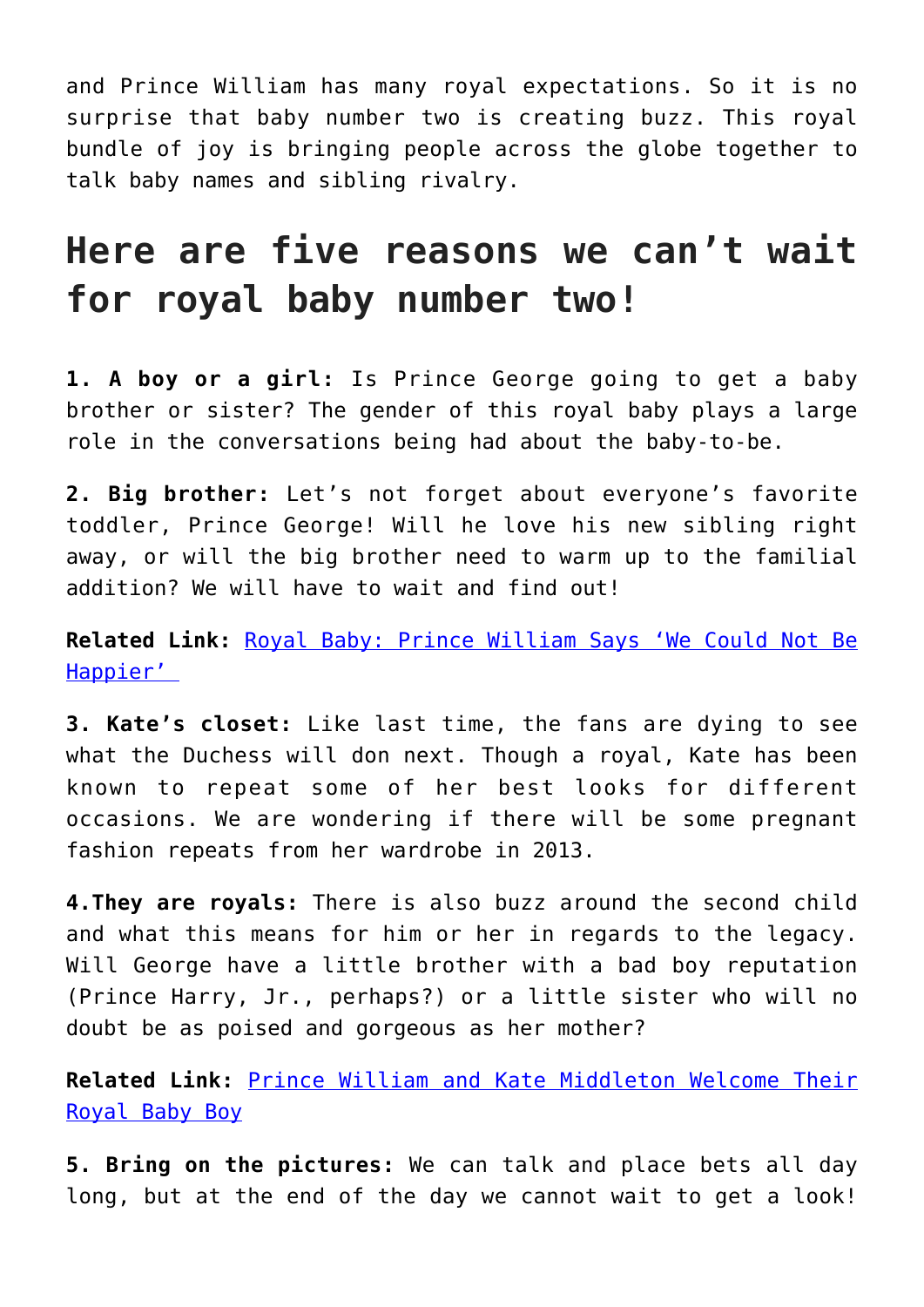The fantastic portraits of Prince George from Christmas, or the baby blue polka-dotted dress worn by Kate the day Prince George was presented to the public…all forever documented on Pinterest boards and Twitter feeds globally.

**What are you most excited for with the newest addition to the royal family? Share with us below!**

# **[Prince William and Kate](https://cupidspulse.com/58588/prince-william-kate-middleton-attend-church-without-prince-george/) [Middleton Attend Church](https://cupidspulse.com/58588/prince-william-kate-middleton-attend-church-without-prince-george/) [Without Prince George](https://cupidspulse.com/58588/prince-william-kate-middleton-attend-church-without-prince-george/)**

#### $\pmb{\times}$

 $\overline{B}$  By Kerri Sheehan

Royal parents Prince William and Kate Middleton ventured out this Sunday to attend their local church for a service at Crathie Kirk, Balmoral. Prince Charles, Camilla, Prince Phillip and The Queen accompanied the first time parents, but their son Prince George stayed at home with his Nanny, Jessie Webb. This is the couple's second time leaving baby behind during an outing. The first time came when they attended The Tusk Conservation Awards at The Royal Society in London on September 12<sup>th</sup>. According to *[UsMagazine.com](http://www.usmagazine.com/celebrity-news/news/kate-middleton-prince-william-attend-church-leave-prince-george-behind-for-second-time-2013229)*, an eyewitness said that the pair, "Looked very relaxed together," during the event.

**How do you know how often to leave your child with a babysitter?**

**Cupid's Advice:**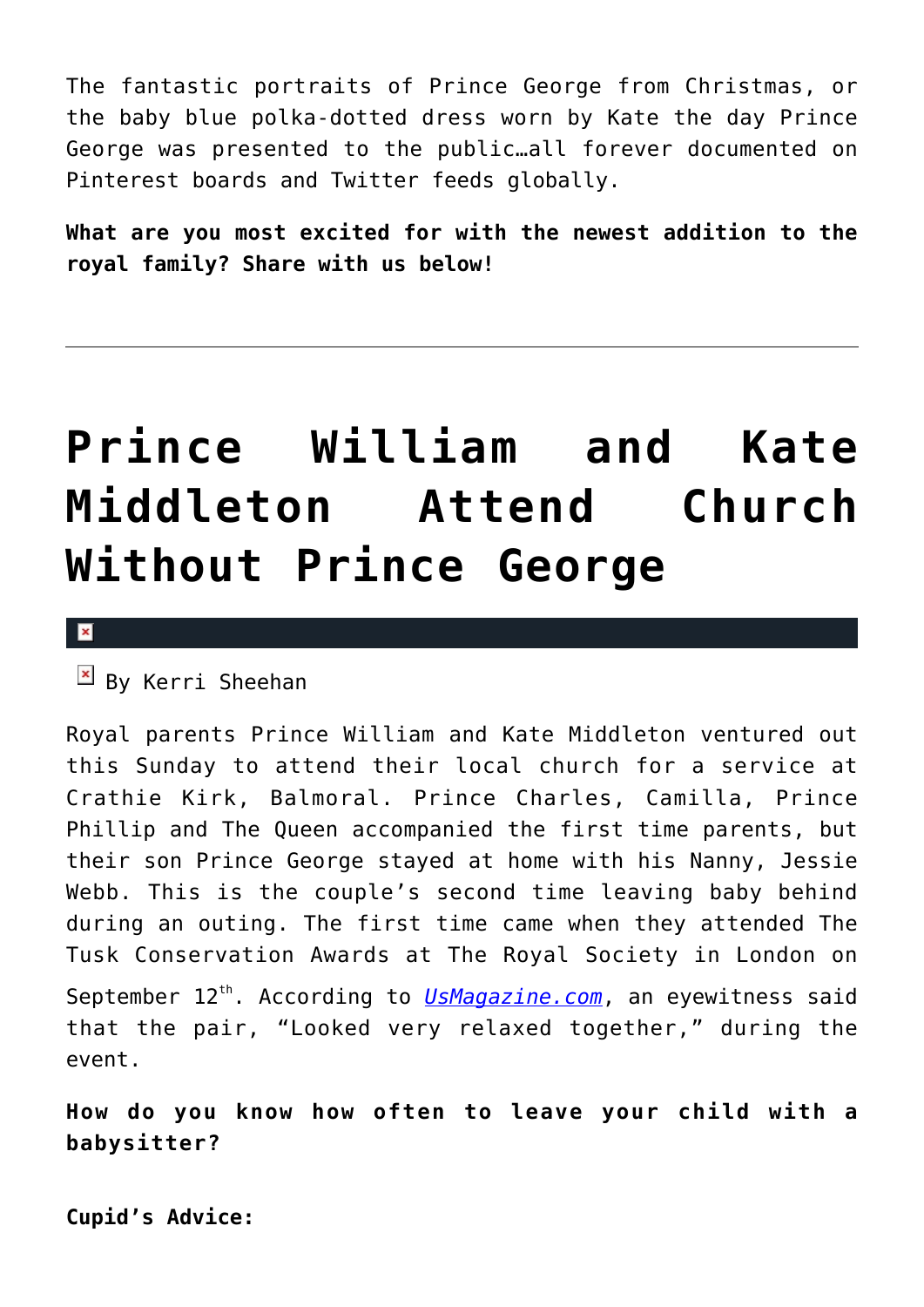New parents are always hesitant about leaving their little bundle of joy for the first time. Let Cupid help you decide how often to leave your child with a babysitter:

**1. For date nights:** It's important to have kid-free date nights at least once or twice a month for the sake of your relationship with your partner. They will help strengthen your bond and improve your family as a whole.

**2. When necessary:** Sometimes life happens and you're forced to leave your child with a baby sitter even when you may not want to. This doesn't make you a bad parent. Just roll with the punches and find a sitter that you trust.

**3. During special events:** Not many people are fond of having a newborn attend their wedding. For special events like this it's okay to leave you child at home with a baby sitter.

**How often do you leave your child with a baby sitter? Share below.**

# **[Will Harry and Pippa Be Named](https://cupidspulse.com/55383/prince-harry-pippa-middleton-named-godparents-prince-george/) [Godparents to Prince George?](https://cupidspulse.com/55383/prince-harry-pippa-middleton-named-godparents-prince-george/)**

#### $\mathbf x$

## $\mathbb{E}$  By Kerri Sheehan

Now that the Prince George has arrived the speculations about whom William and Kate will choose as godparents has begun. Members of the royal family traditionally have six godparents, three being women and three being men. Many are placing bets that William's bother, Prince Harry and Kate's sister, Pippa Middleton will be among the chosen, but no one can be sure.